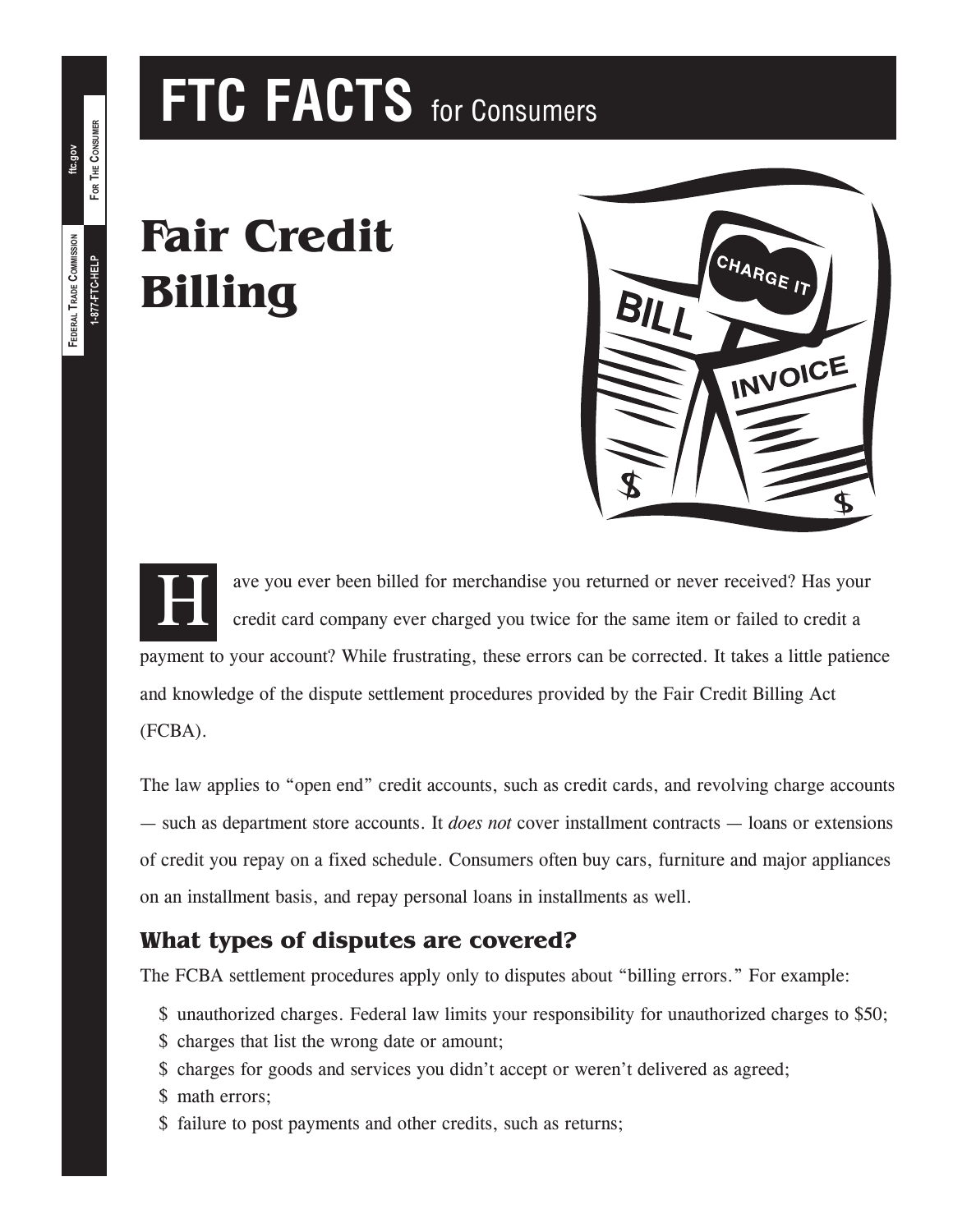### Facts for Consumers

- \$ failure to send bills to your current address — provided the creditor receives your change of address, in writing, at least 20 days before the billing period ends; and
- \$ charges for which you ask for an explanation or written proof of purchase along with a claimed error or request for clarification.

To take advantage of the law's consumer protections, you must:

- \$ write to the creditor at the address given for "billing inquiries," *not* the address for sending your payments, and include your name, address, account number and a description of the billing error.
- \$ send your letter so that it reaches the creditor within 60 days after the first bill containing the error was mailed to you.

Send your letter by certified mail, return receipt requested, so you have proof of what the creditor received. Include copies (not originals) of sales slips or other documents that support your position. Keep a copy of your dispute letter.

The creditor must acknowledge your complaint in writing within 30 days after receiving it, unless the problem has been resolved. The creditor must resolve the dispute within two billing cycles (but not more than 90 days) after receiving your letter.

#### **What happens while my bill is in dispute?**

You may withhold payment on the disputed amount (and related charges), during the investigation. You must pay any part of the bill not in question, including finance charges on the undisputed amount.

#### **Sample Dispute Letter**

Date Your Name Your Address Your City, State, Zip Code Your Account Number

Name of Creditor Billing Inquiries Address City, State, Zip Code

Dear Sir or Madam:

I am writing to dispute a billing error in the amount of \$ con my account. The amount is inaccurate because (describe the problem). I am requesting that the error be corrected, that any finance and other charges related to the disputed amount be credited as well, and that I receive an accurate statement.

Enclosed are copies of (use this sentence to describe any enclosed information, such as sales slips, payment records) supporting my position. Please investigate this matter and correct the billing error as soon as possible.

Sincerely,

Your name Enclosures: (List what you are enclosing.)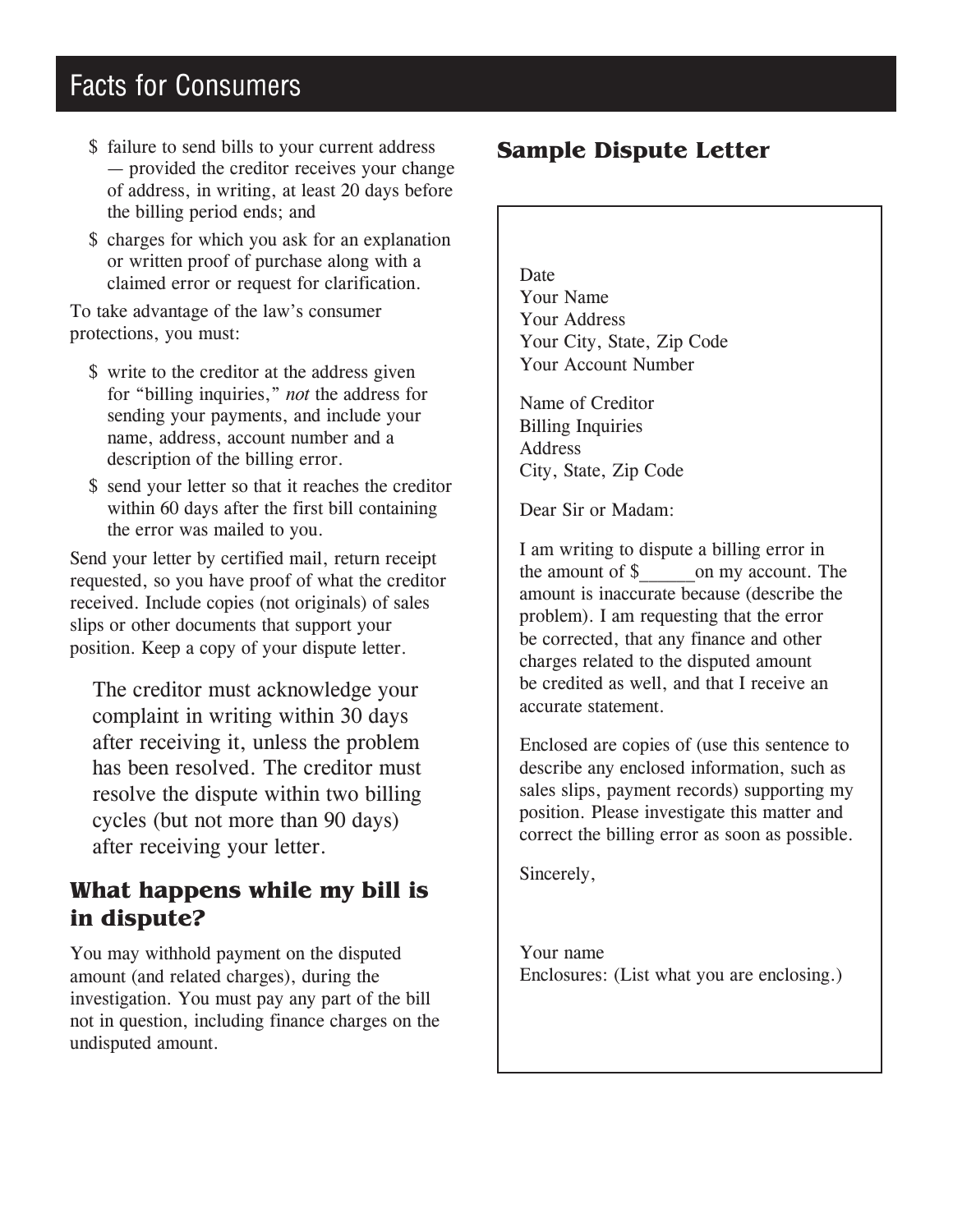The creditor may not take any legal or other action to collect the disputed amount and related charges (including finance charges) during the investigation. While your account cannot be closed or restricted, the disputed amount may be applied against your credit limit.

#### **Will my credit rating be affected?**

The creditor may not threaten your credit rating or report you as delinquent while your bill is in dispute. However, the creditor may report that you are challenging your bill. In addition, the Equal Credit Opportunity Act prohibits creditors from discriminating against credit applicants who exercise their rights, in good faith, under the FCBA. Simply put, you cannot be denied credit simply because you've disputed a bill.

#### **What if... ...the bill is incorrect?**

If your bill contains an error, the creditor must explain to you  $-$  in writing  $-$  the corrections that will be made to your account. In addition to crediting your account, the creditor must remove all finance charges, late fees or other charges related to the error.

If the creditor determines that you owe a portion of the disputed amount, you must get a written explanation. You may request copies of documents proving you owe the money.

#### **...the bill is correct?**

If the creditor's investigation determines the bill is correct, you must be told promptly and in writing how much you owe and why. You may ask for copies of relevant documents. At this point, you'll owe the disputed amount, plus any finance charges that accumulated while the amount was in dispute. You also may have to pay the minimum amount you missed paying because of the dispute.

If you disagree with the results of the investigation, you may write to the creditor,

but you must act within 10 days after receiving the explanation, and you may indicate that you refuse to pay the disputed amount. At this point, the creditor may begin collection procedures. However, if the creditor reports you to a credit bureau as delinquent, the report also must state that you don't think you owe the money. The creditor must tell you who gets these reports.

#### **...the creditor fails to follow the procedure?**

Any creditor who fails to follow the settlement procedure may not collect the amount in dispute, or any related finance charges, up to \$50, *even if the bill turns out to be correct*. For example, if a creditor acknowledges your complaint in 45  $days - 15$  days too late  $-$  or takes more than two billing cycles to resolve a dispute, the penalty applies. The penalty also applies if a creditor threatens to report — or improperly reports — your failure to pay to anyone during the dispute period.

#### **An important caveat**

Disputes about the quality of goods and services are not "billing errors," so the dispute procedure does not apply. However, if you buy unsatisfactory goods or services with a credit or charge card, you can take the same legal actions against the card issuer as you can take under state law against the seller.

To take advantage of this protection regarding the quality of goods or services, you must:

- \$ have made the purchase (it must be for more than \$50) in your home state or within 100 miles of your current billing address;
- \$ make a good faith effort to resolve the dispute with the seller first.

The dollar and distance limitations don't apply if the seller also is the card issuer  $-$  or if a special business relationship exists between the seller and the card issuer.